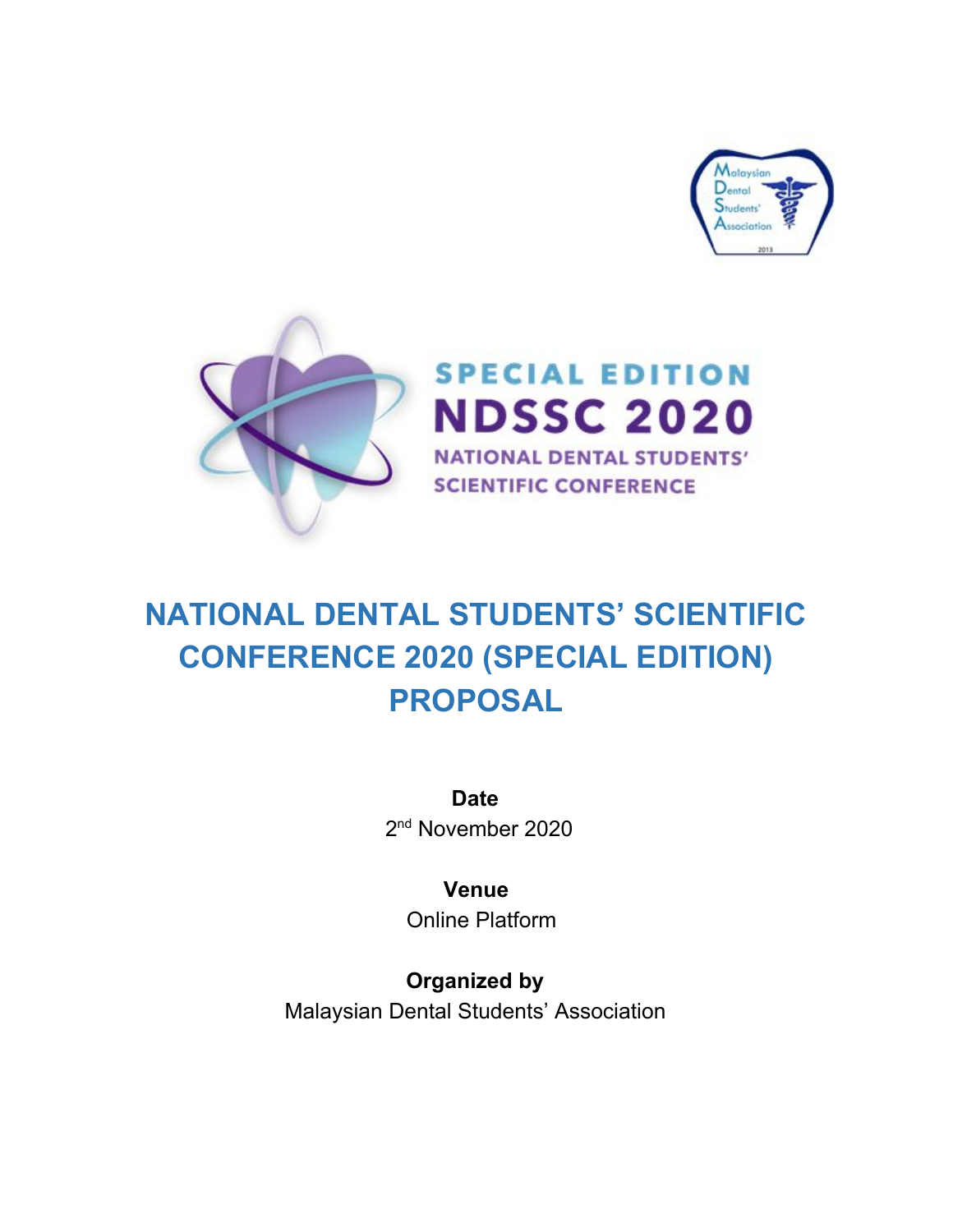# **LIST OF CONTENT**

- 1.0 Introduction
- 2.0 Objectives
- 3.0 Logo Interpretation
- 4.0 Event Details
- 5.0 Participating Universities
- 6.0 Event Tentative
- 7.0 Event Budget
- 8.0 Board of Committee
- 9.0 Conclusion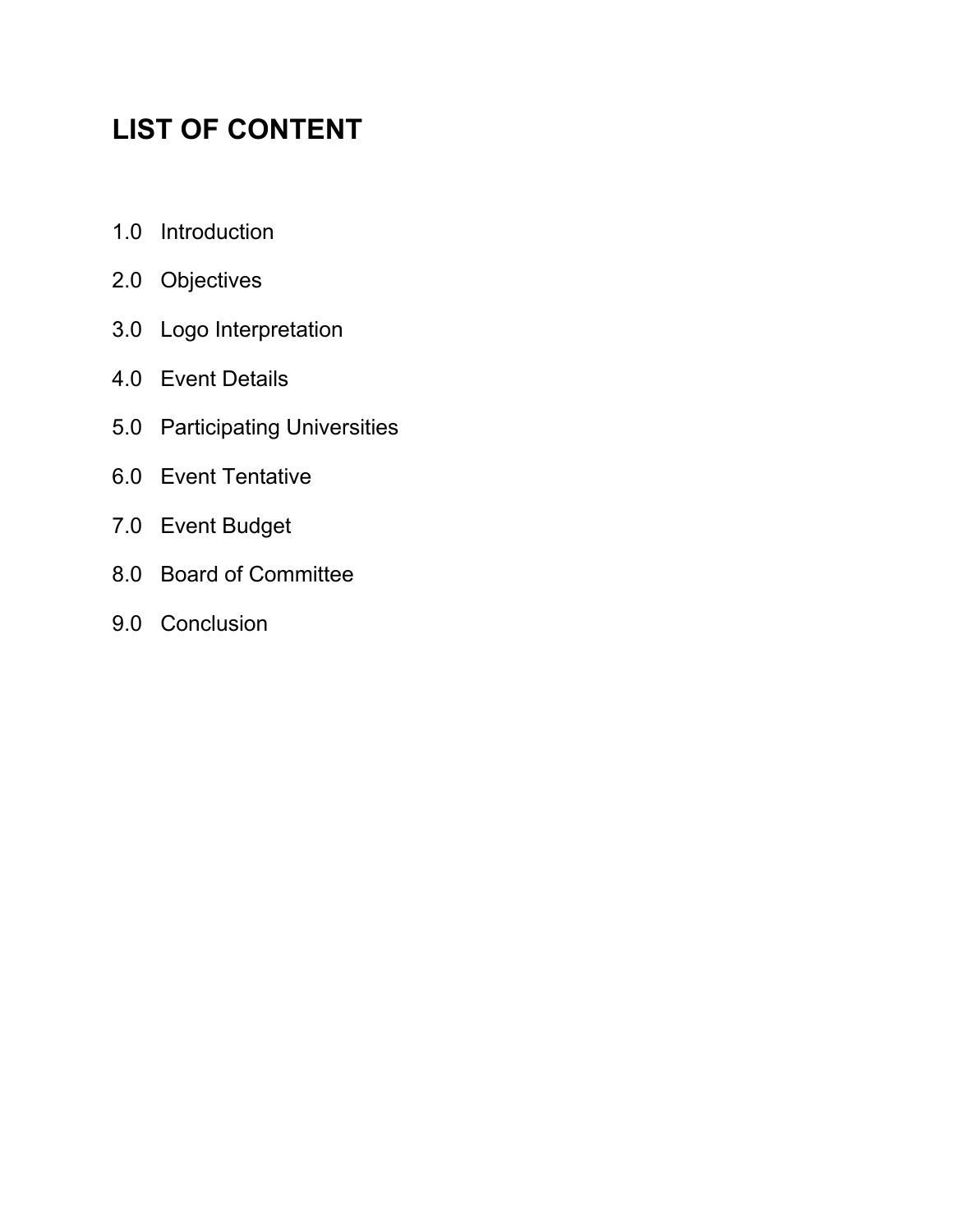### **1.0 INTRODUCTION**

The National Dental Students' Scientific Conference (NDSSC) is an annual conference conducted by dental students under the guidance of the Dental Deans' Council of Malaysia. The aim is to encourage dental students to interact, compete and build fellowship with peers from other dental schools in Malaysia. Since 2009, eleven conferences have been conducted by different universities which involve all students from dental universities in IPTAs and IPTSs throughout Malaysia. This event is brought about by MDSA's goal of establishing social interaction and promoting friendship between dental students of all universities in Malaysia through this array of activities. Every year, this event is participated by 13 dental institutions across Malaysia.

Due to the outbreak of Covid-19, the  $12<sup>th</sup>$  NDSSC 2020 was unable to be held physically. However, with great importance in developing tomorrow's leaders in dental health, it is essential to provide a platform to discuss oral health and emerging dental researches. Therefore, amidst the hardship we are having now, a virtual conference would provide an opportunity and platform for dental students from 13 dental universities across Malaysia to exchange ideas and discuss the latest information in dental care and oral health through oral presentations of their research.

Malaysian Dental Students' Association is honoured to be the organizer for the first National Dental Students' Scientific conference (NDSSC) 2020 Special Edition which will be held on  $2^{nd}$  November 2020 by using an online platform. The theme of the NDSSC Special Edition is *"Embracing New Dental Era"* , with the vision where through research comes advancement in the field of dentistry, provides insight to all dental students about the new dental practices in modern dentistry, and creates future young dentists with better qualities.

With the support of the deans and students' participation, we hope that the first NDSSC 2020 (Special Edition) will be a resounding success and a memorable event for all participants.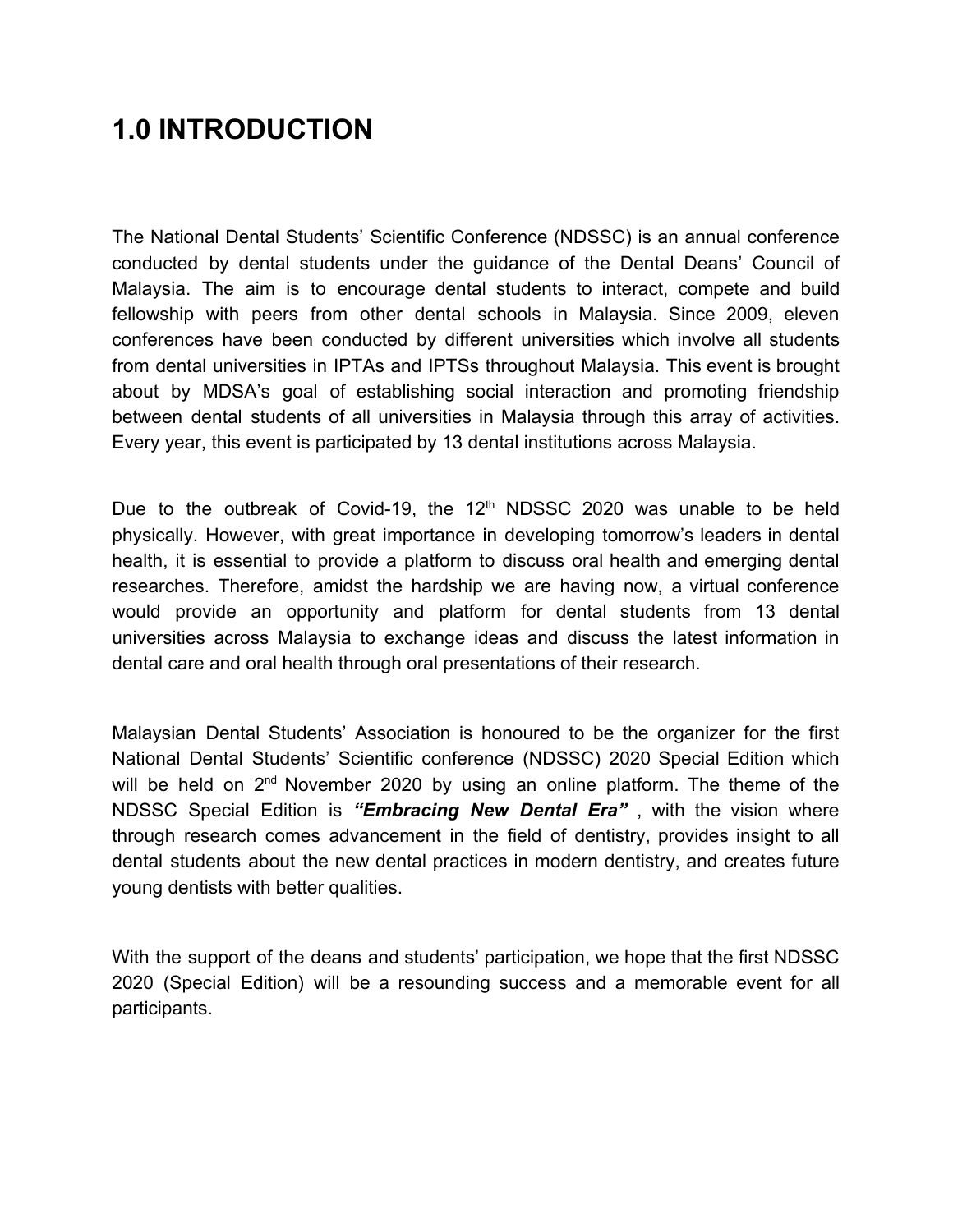### **2.0 OBJECTIVES**

- To provide a platform for discussion and exchange of ideas on dental care and oral health.
- To share ideas and knowledge among dental students and dentists.
- To increase student's self-esteem and boost confidence through experience in presentations.
- To incorporate higher moral values, benevolence and fighting spirit among dental students.
- To produce individuals that respect and are kind to people from all walks of life through social interactions.
- To build leadership skills and foster qualities of cooperation, tolerance, consideration, trust and responsibility.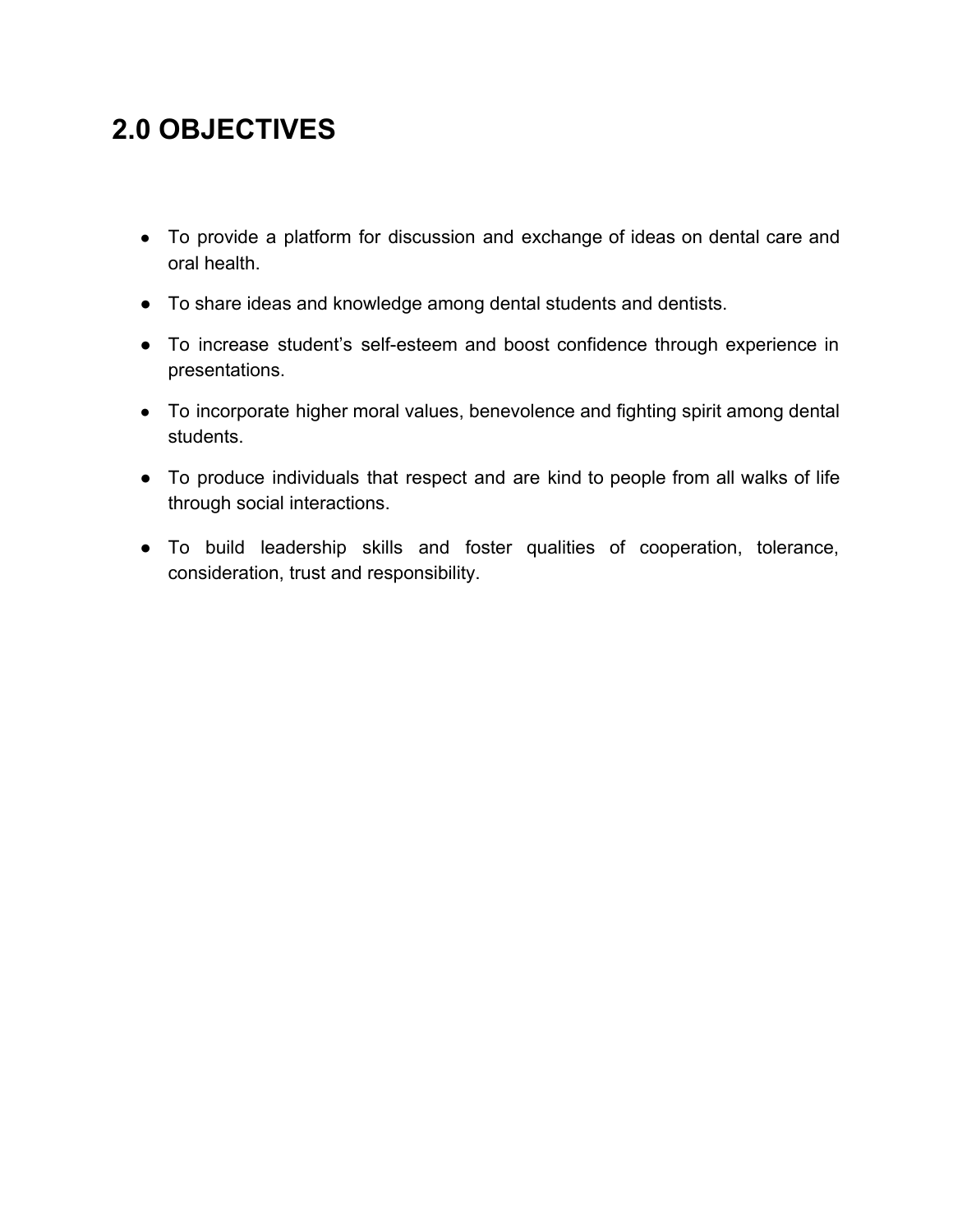### **3.0 LOGO INTERPRETATION**



Our logo of National Dental Students' Scientific Conference 2020 (Special Edition) consists of a tooth which symbolises dentistry. An atom model encircling the tooth symbolises research in dentistry. Both the tooth and atom model are surrounded by a halo, resembling a globe symbolise networking among 13 different dental universities across Malaysia. The message we would like to present through this logo is to promote networking among different dental universities students through sharing knowledge of research and bring the field of dentistry in Malaysia to greater heights.

Malaysian Dental Students' Association also renders meanings to the colours of the logo. Purple colour represents creativity, ambition and wisdom. Blue colour represents imagination, freedom and intelligence. Overall, the colours presented by this logo signify the importance in research in driving the field of dentistry in Malaysia forward and helping young dentists to become all-rounded in the future.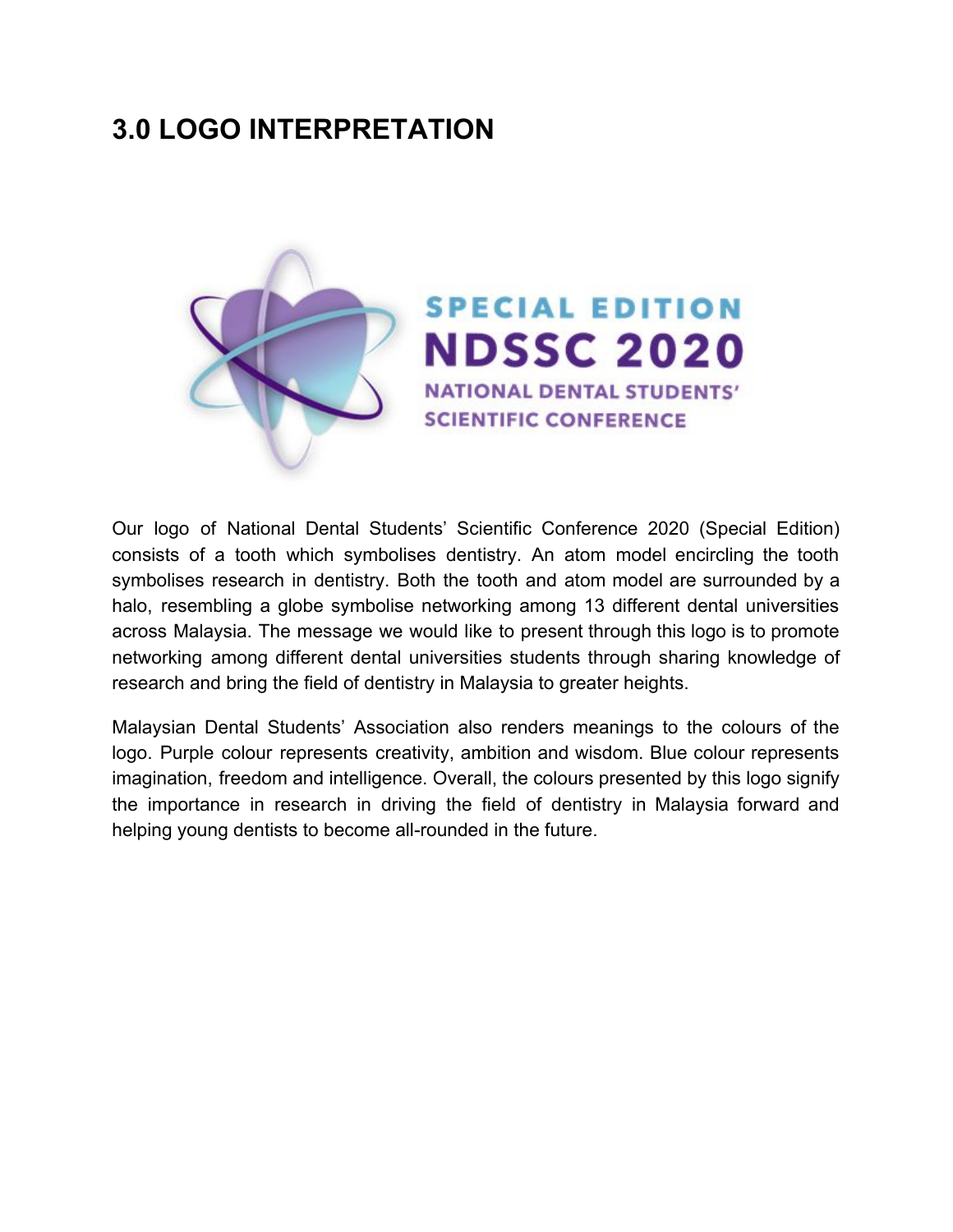### **4.0 EVENT DETAILS**

| <b>Date</b>  | : 2 <sup>nd</sup> November 2020 |
|--------------|---------------------------------|
| Time         | $: 8.30$ am - 5.00pm            |
| <b>Venue</b> | : Online Platform               |

#### **Competition involved:**

- Oral Presentation Competition
- Photography Competition

\* In regards to competition guidelines, kindly refer to attachment 1 and attachment 2.

\* In regards to abstract submission guidelines for oral presentation, kindly refer to attachment 3.

#### **Registration:**

#### Registration fee

- Oral Presentation Competition: RM 30 per individual
- Photography Competition:
	- Privileged member of MDSA: RM 15 per individual
	- Non-Privileged member of MDSA: RM 30 per individual

\* In regards to terms and conditions of registration, kindly refer to attachment 4.

#### Registration Period:

- Oral Presentation: 21st Sept 2020 22nd October 2020
- Photography Competition: 21st Sept 2020 12th October 2020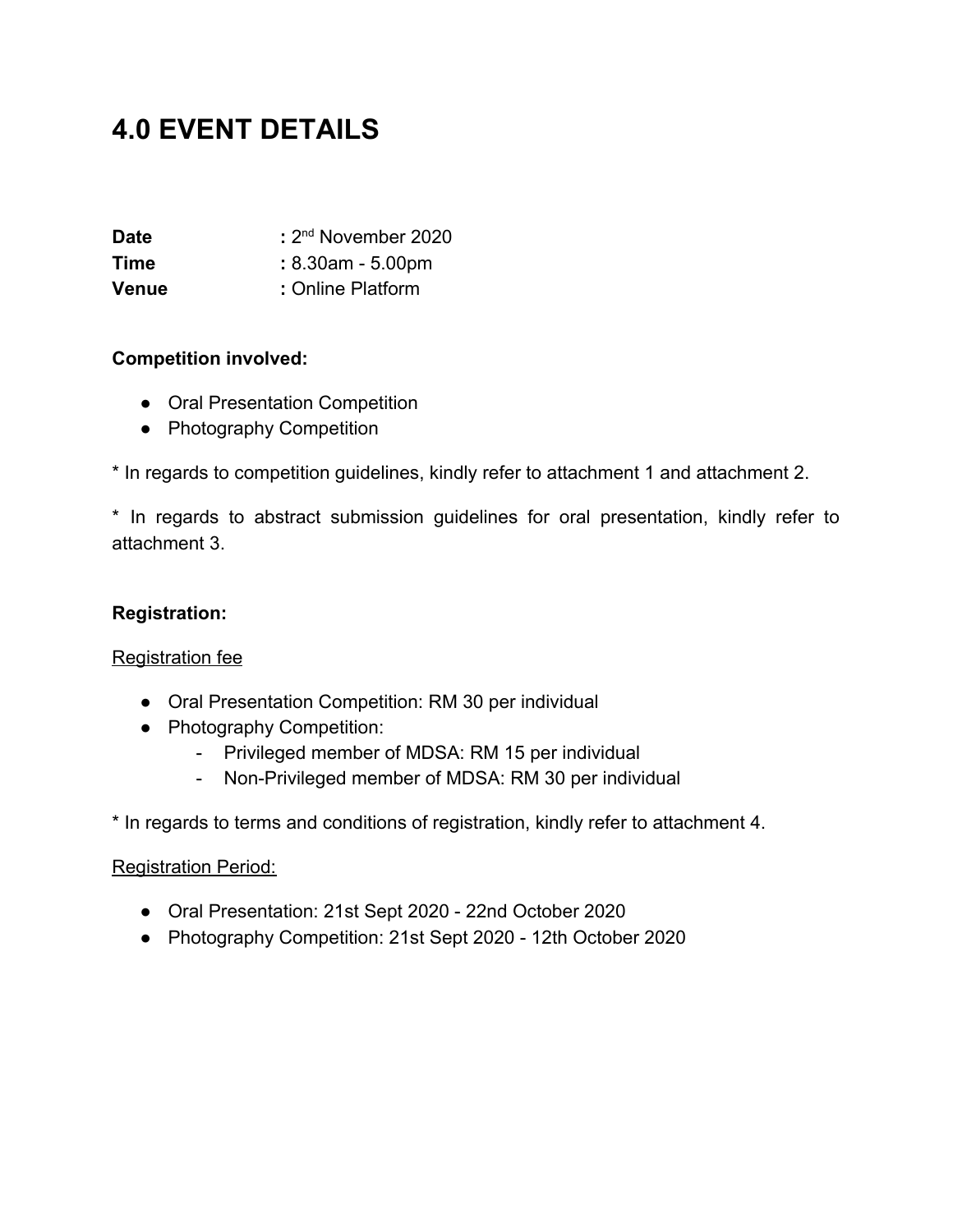## **5.0 PARTICIPATING UNIVERSITIES**

- Universiti of Malaya (UM)
- Universiti Kebangsaan Malaysia (UKM)
- Universiti Sains Malaysia (USM)
- Universiti Sains Islam Malaysia (USIM)
- Universiti Teknologi Mara (UiTM)
- Universiti Islam Antarabangsa Malaysia (IIUM)
- AIMST University (AIMST)
- International Medical University (IMU)
- Lincoln University College (LUC)
- MAHSA University (MAHSA)
- Melaka Manipal Medical College (MMMC)
- Penang International Dental College (PIDC)
- SEGi University (SEGi)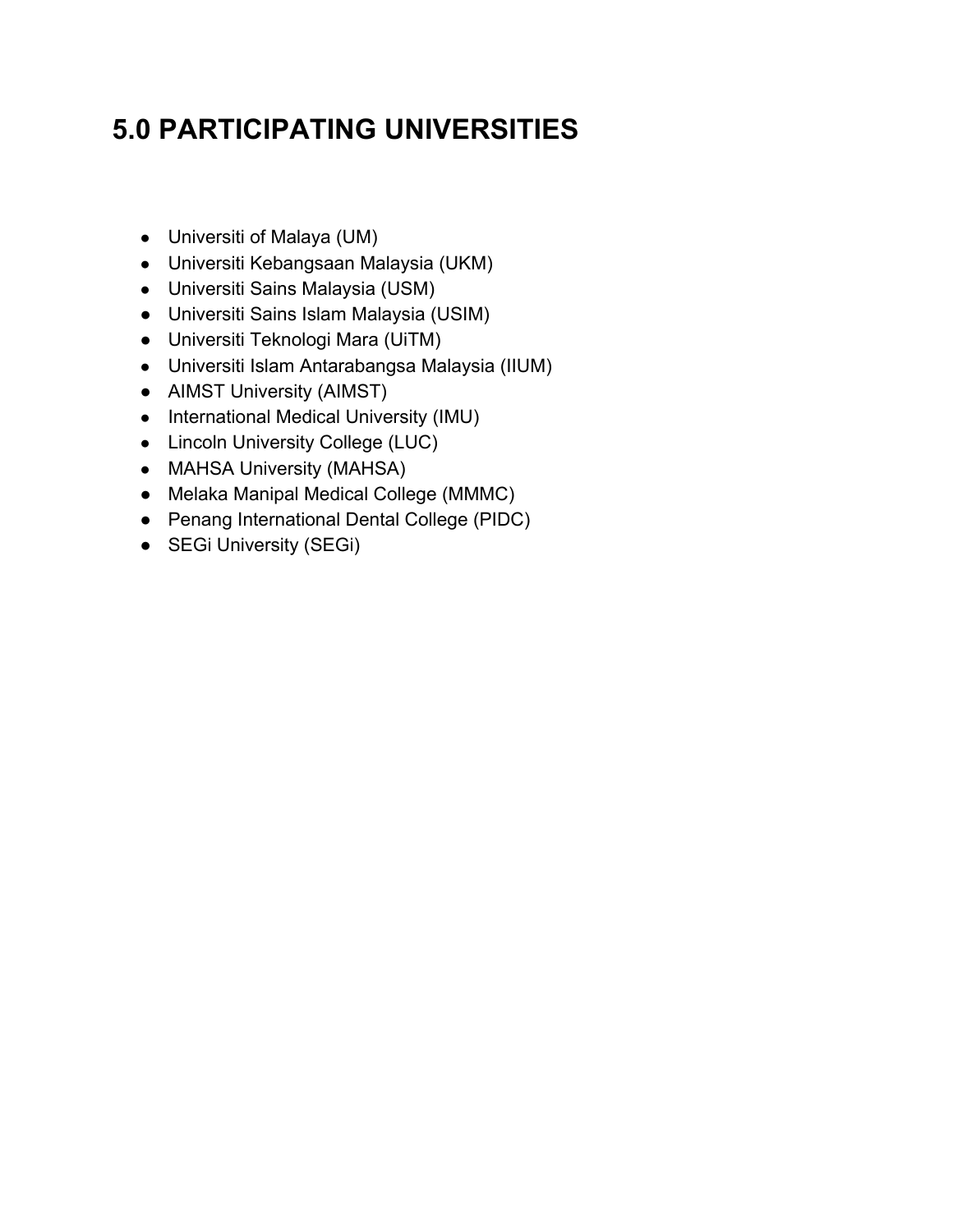# **6.0 EVENT TENTATIVE**

| Time                | <b>Programme</b>                                                                                       |
|---------------------|--------------------------------------------------------------------------------------------------------|
| 8.30am - 9.10am     | Registration (confirm attendance of contestants)                                                       |
| 9.10am - 9.20am     | Introduction of VIPs, Judges<br>4 judges for Oral Presentation<br>2 judges for Photography Competition |
|                     | Briefing about housekeeping rules                                                                      |
| 9.20am - 9.25am     | Opening speech by Organizing Chairperson                                                               |
| 9.25am - 9.30am     | Welcoming speech by VIP                                                                                |
| $9.30$ am - 12.45pm | Oral Presentation Competition session 1 (5 minutes briefing<br>of competition guideline included)      |
| 12.45pm - 1.30pm    | Lunch Break                                                                                            |
| 1.30pm - 4.45pm     | Oral Presentation Competition session 2 (5 minutes briefing<br>of competition guideline included)      |
| 4.45pm - 4.50pm     | 5 minutes break time (conclude winner)                                                                 |
| 4.50pm - 5.00pm     | Announcement of winners                                                                                |
| 5.00pm              | End                                                                                                    |

**\*Subject to changes\***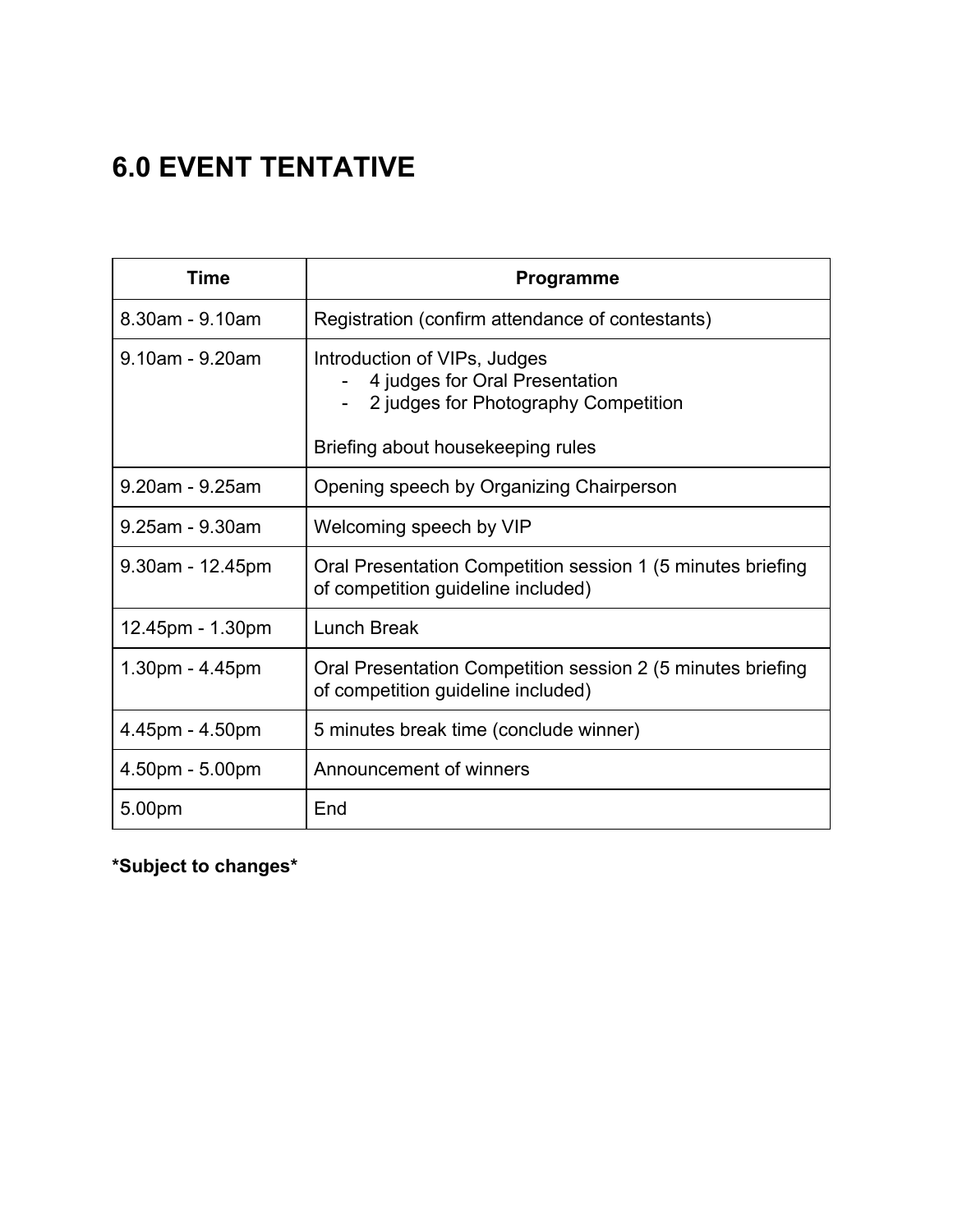# **7.0 EVENT BUDGET**

| <b>Debit</b>                                | Cost (RM) | Quantity | Total (RM) |
|---------------------------------------------|-----------|----------|------------|
| Registration fee                            |           |          |            |
| <b>Oral Presentation</b><br>$\bullet$       | 30        | 104      | 3120       |
| <b>Photography Competition</b><br>$\bullet$ | -30       | 20       | 600        |
| <b>Total</b>                                |           |          | 3720       |

| <b>Credit</b>                                     | Cost<br>(RM) | Quantity     |           |                |               |            |
|---------------------------------------------------|--------------|--------------|-----------|----------------|---------------|------------|
|                                                   |              | Participants | Committee | VIP/<br>Judges | <b>Others</b> | Total (RM) |
| <b>Events</b>                                     |              |              |           |                |               |            |
| <b>Microsoft Teams</b><br>monthly<br>subscription | 84           |              |           |                |               | 84         |
| <b>Medals</b>                                     | 13           | 16           |           |                |               | 208        |
| Postage fee                                       | 100          |              |           |                |               | 100        |
| <b>Total</b>                                      |              |              |           |                |               | 392        |
|                                                   |              |              |           |                |               |            |
| Souvenirs/token of appreciation                   |              |              |           |                |               |            |
| Souvenirs for<br>judges                           | 30           |              |           | $\overline{7}$ |               | 210        |
| <b>Total</b>                                      |              |              |           |                |               | 210        |
|                                                   |              |              |           |                |               |            |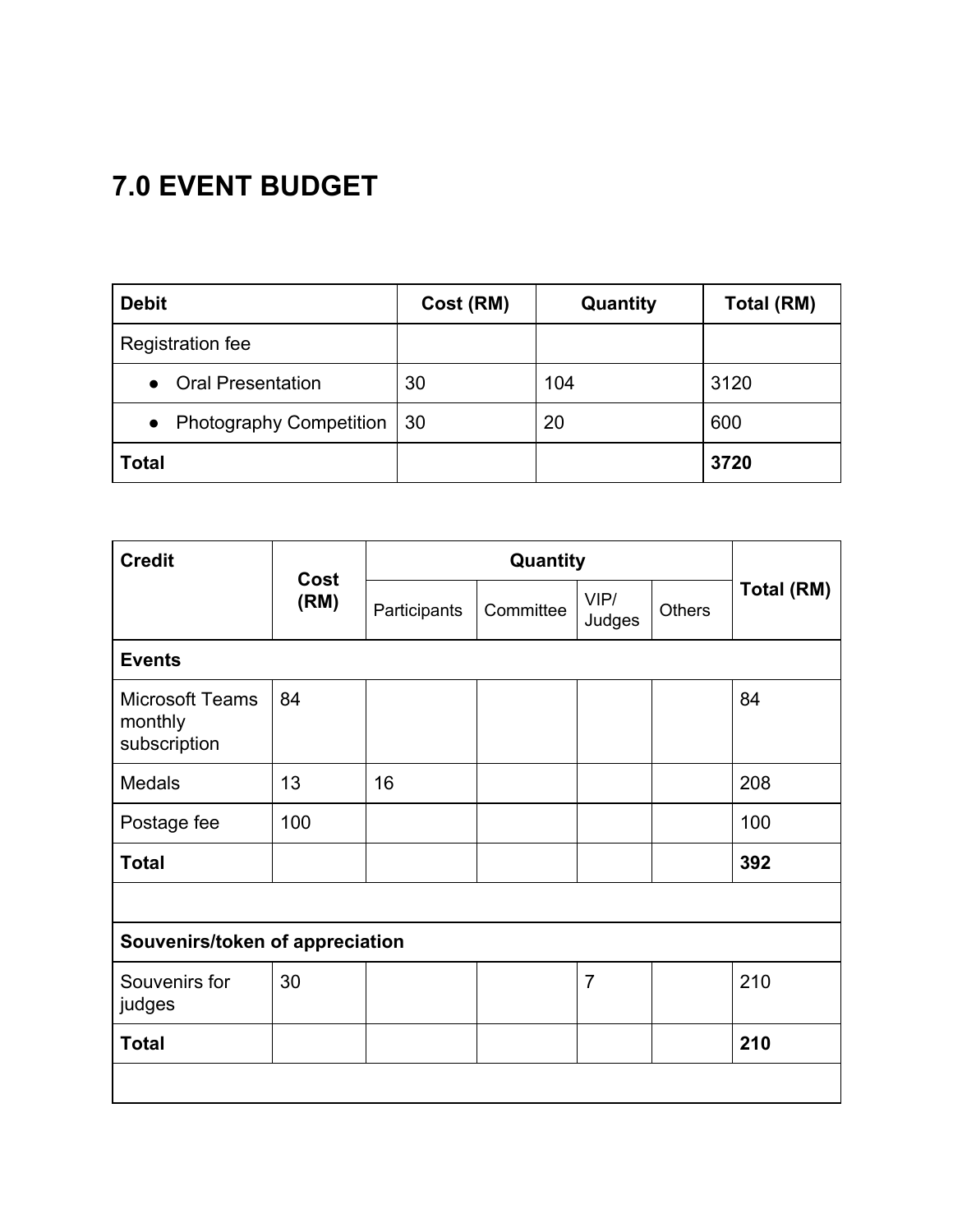| <b>Miscellaneous</b> |    |    |     |  |     |
|----------------------|----|----|-----|--|-----|
| Miscellaneous        | 30 |    |     |  | 30  |
| <b>Total</b>         |    |    |     |  | 30  |
|                      |    |    |     |  |     |
| <b>Reimbursement</b> |    |    |     |  |     |
| Privileged<br>member | 15 | 10 |     |  | 150 |
| <b>Total</b>         |    |    |     |  | 150 |
| <b>Total</b>         |    |    | 782 |  |     |

|               | (RM) |
|---------------|------|
| <b>Debit</b>  | 3720 |
| <b>Credit</b> | 782  |
| <b>Profit</b> | 2938 |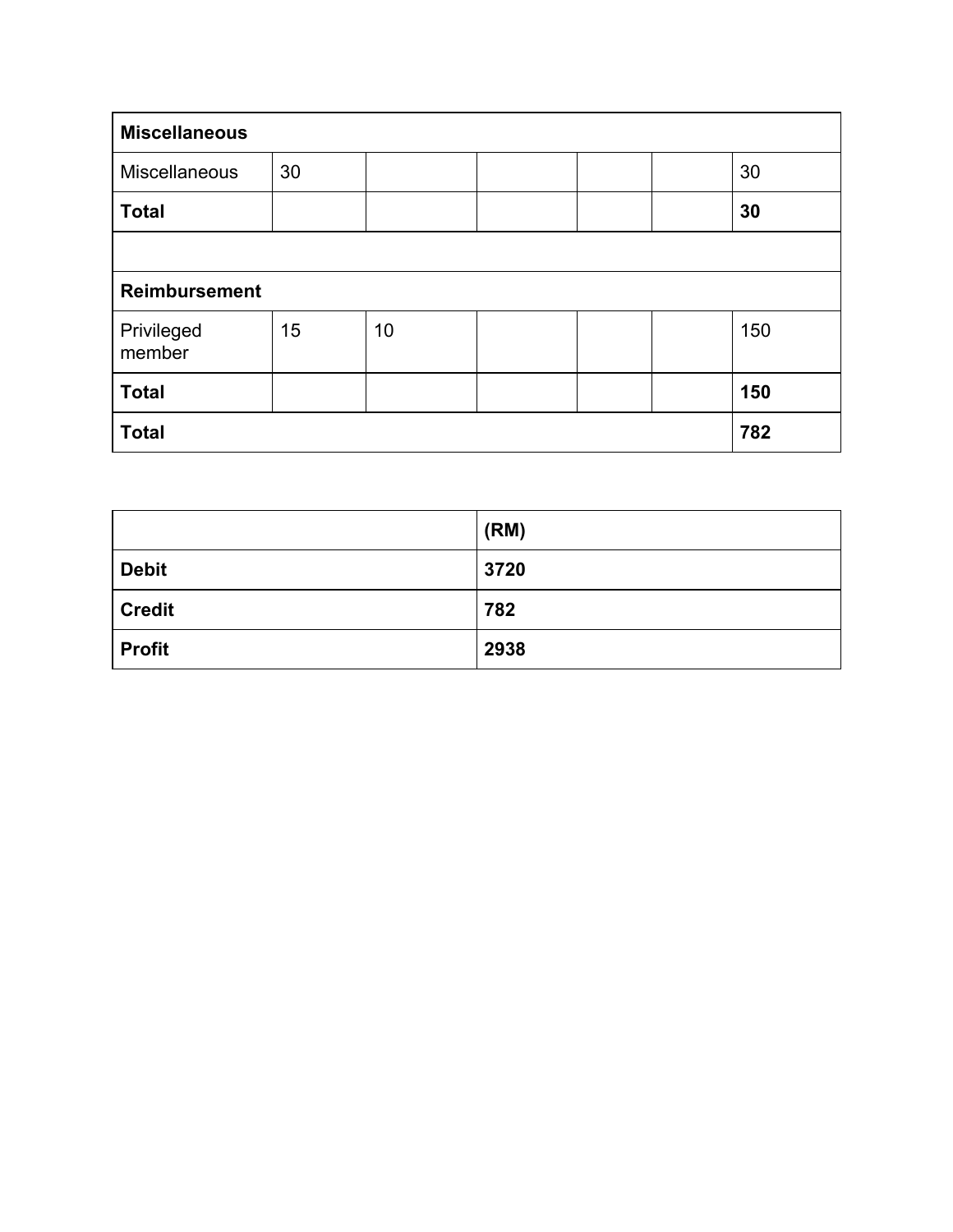## **8.0 BOARD OF COMMITTEE**

| <b>President</b>                   |                             | Yasmine Lee Kai Wen                                                                                                                                                                     |  |  |
|------------------------------------|-----------------------------|-----------------------------------------------------------------------------------------------------------------------------------------------------------------------------------------|--|--|
| <b>President-elect</b>             |                             | Tony Leing Wen Hau                                                                                                                                                                      |  |  |
| <b>Secretary</b>                   |                             | Lim Jia Ying                                                                                                                                                                            |  |  |
| <b>Vice Secretary</b>              |                             | Chong Chi Wei                                                                                                                                                                           |  |  |
| <b>Treasurer</b>                   |                             | Yeoh Wei Chun                                                                                                                                                                           |  |  |
| <b>Vice Treasurer</b>              |                             | Vivien Kuan Hui Yen                                                                                                                                                                     |  |  |
| <b>Events and Planning Officer</b> |                             | 1. Ho Li Ling<br>2. Tai Ker Rou                                                                                                                                                         |  |  |
| <b>Events</b><br>Team              | <b>Programme Committee</b>  | 1. Lam Zhi Yang<br>2. Tan Joe Ying<br>3. Muhammad 'Ammar bin Abd Hakim<br>4. Pevanjit Kaur a/p Amerjit Singh<br>5. Nur Haninah bt Ahmad Sobriety<br>6. So Hui<br>7. Dominic Eng Lun Jue |  |  |
|                                    | <b>Registration Officer</b> | 1. Tan Qing Wen (Head)<br>2. Tan Hian Wei<br>3. Yu Pearly<br>4. Chan Yun Yi                                                                                                             |  |  |
| <b>Auditor</b>                     |                             | 1. Ng Shen Lun<br>2. Foo Jia Yee                                                                                                                                                        |  |  |
| <b>Multimedia and IT Officer</b>   |                             | 1. Sangeethaa Periyasamy<br>2. Wan Muhammad Hafizuddin Wan Ramli                                                                                                                        |  |  |
| <b>Chief Editor</b>                |                             | Phua Shu Min                                                                                                                                                                            |  |  |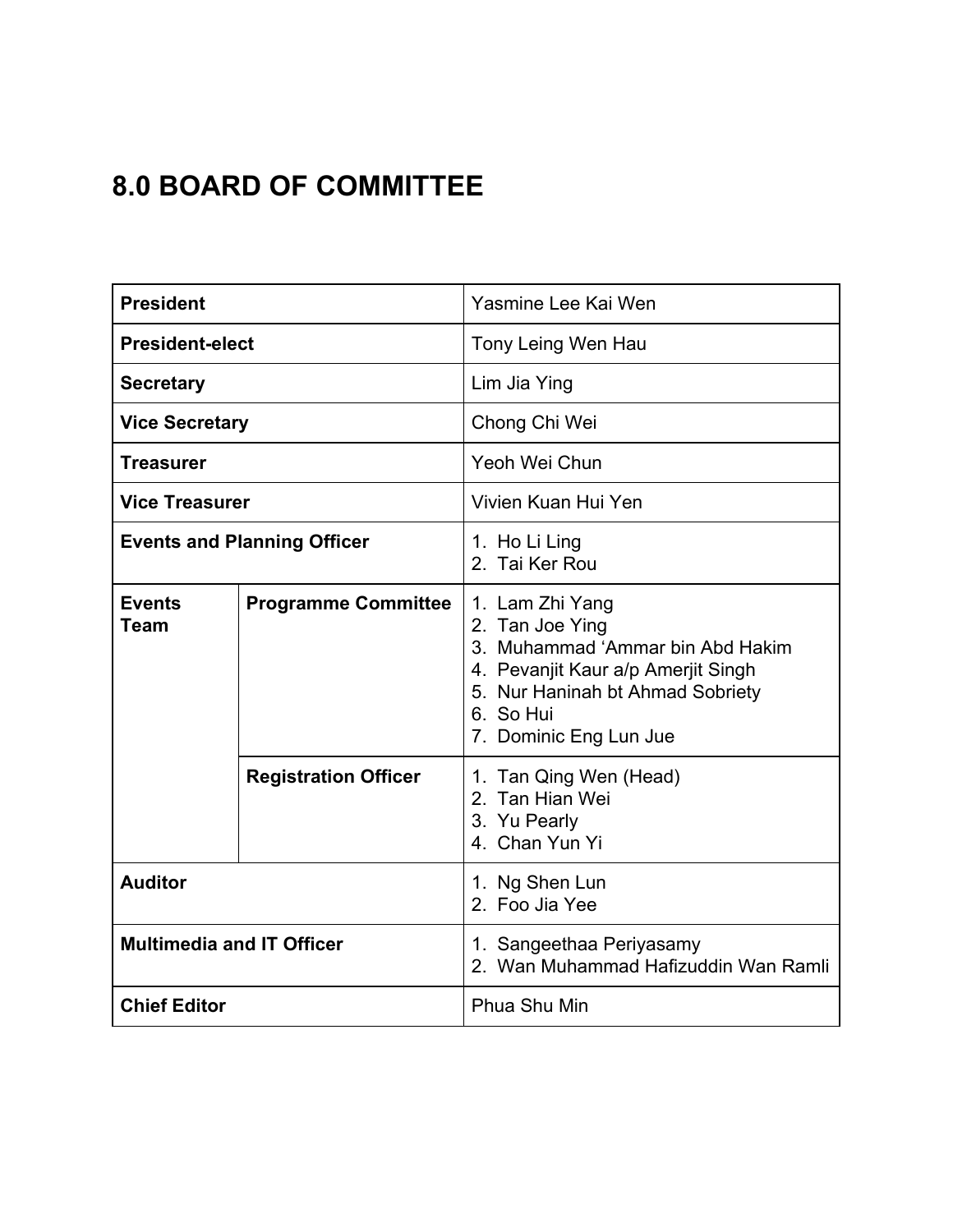### **9.0 CONCLUSION**

We hope that the upcoming National Dental Students' Scientific Conference 2020 (Special Edition) organized by Malaysian Dental Students' Association with the guidance and assurance of the Malaysian Dental Deans' Council will be a great platform for dental students to exchange ideas and knowledge on dental care and oral health.

The opportunity of organizing a virtual conference in national level would also be a great experience to all Malaysian Dental Students' Association executive committees who contributed to the success of this event to foster leadership skills, cooperation, tolerance, consideration, trust and responsibility.

Last but not least, with all the support from the deans and all participants from 13 different dental schools in Malaysia, we hope that NDSSC 2020 (Special Edition) would be a resounding success and benefits all future young dentists.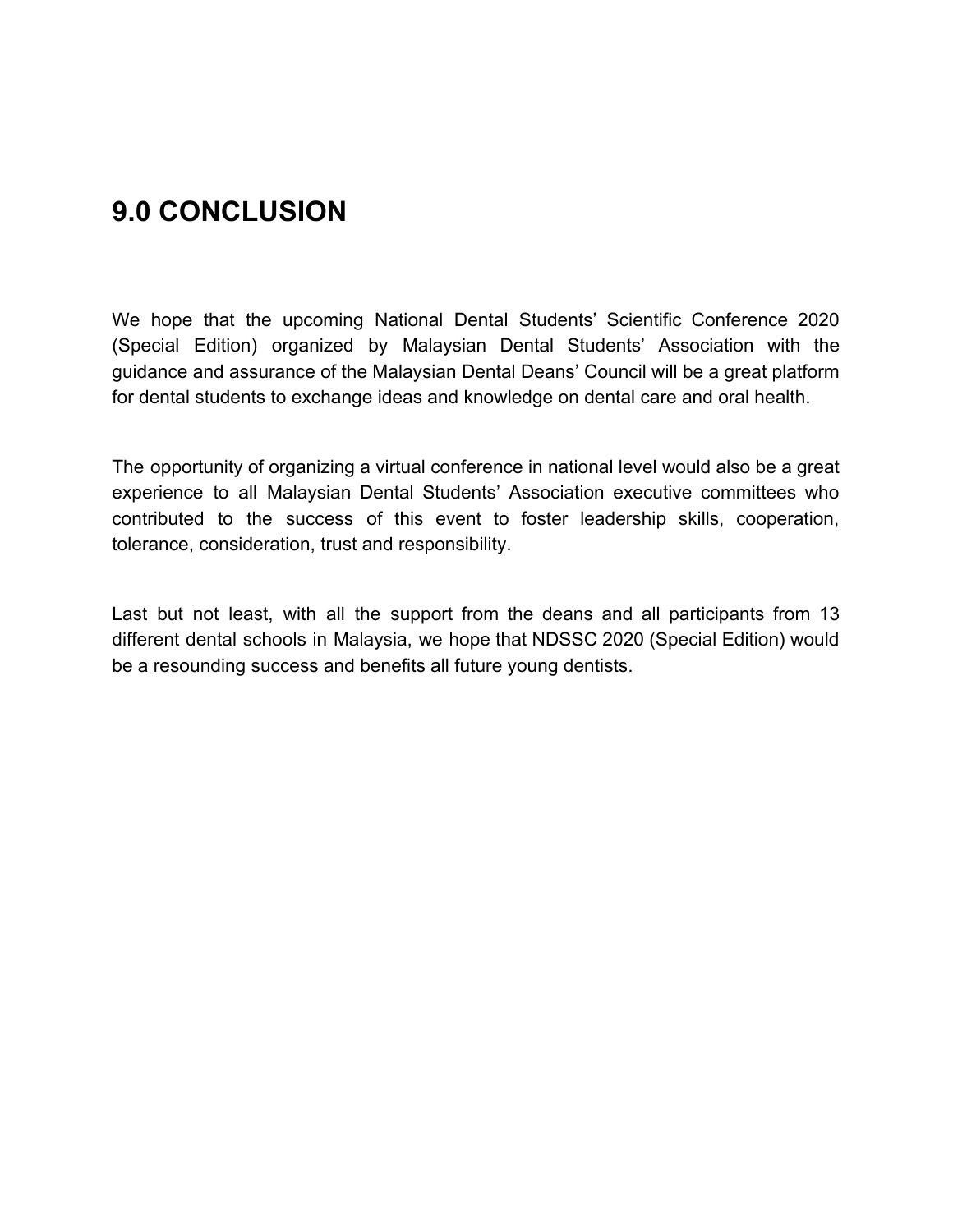#### **GUIDELINES FOR ORAL PRESENTATION COMPETITION**

- 1. Only two (2) teams with a maximum of four (4) individuals per team from each institution will be allowed to compete in the event.
- 2. Registration for NDSSC 2020 (Special Edition) is a prerequisite for participating in the event.
- 3. Only two (2) presenters from each team are allowed to make the presentation.
- 4. Each team will get ten (10) minutes for presentation, followed by two (2) minutes for question and answer session.

#### **RULES AND REGULATIONS**

- 1. All presentations must be in PDF and widescreen format (16:9).
- 2. Please ensure that you have your presentation material on your laptop ready as you are requested to share your own screen when it is your turn to present. The online platform would soon be decided, and informed to the participants via email.
- 3. Please send a copy of your presentation material as a backup before **26th October 2020, 5.00pm** to ndsscabstract.mdsa@gmail.com , state participant names, institution name in the email.
- 4. Please be available on the online platform during the registration and identify yourself to the person in charge.
- 5. The link and access to the online platform will be emailed to all participants via the email addresses provided on 30th October 2020.

#### **NOTE:**

- 1. Closing date for submission of abstract: **22nd October 2020, 5.00pm.**
- 2. Please email the participant names, institution name, **category of competition (Example: Oral Presentation**) and the abstracts in the prescribed format to [ndsscabstract.mdsa@gmail.com](mailto:ndsscabstract.mdsa@gmail.com).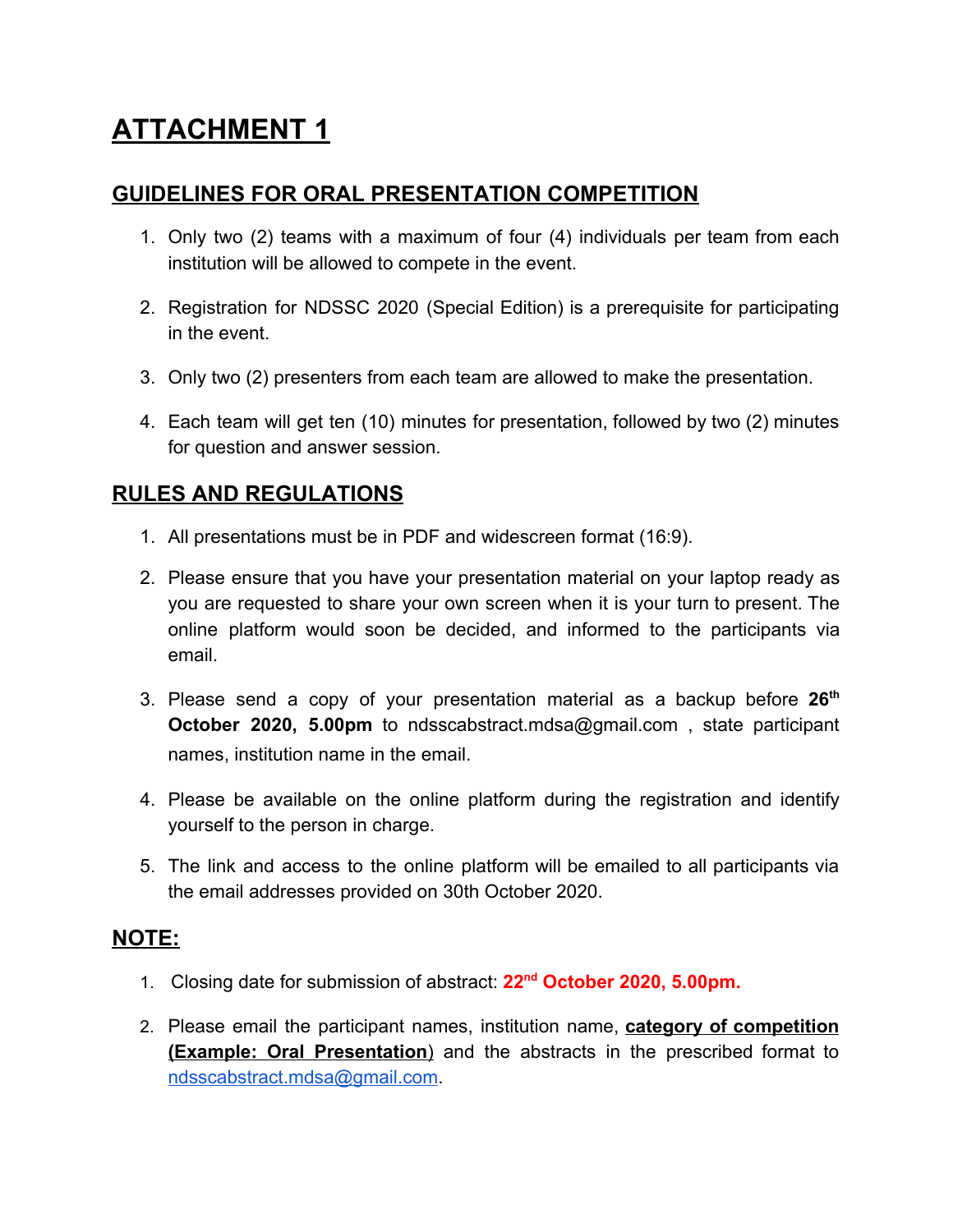3. Any queries about the abstract submission should be sent to the email mentioned above.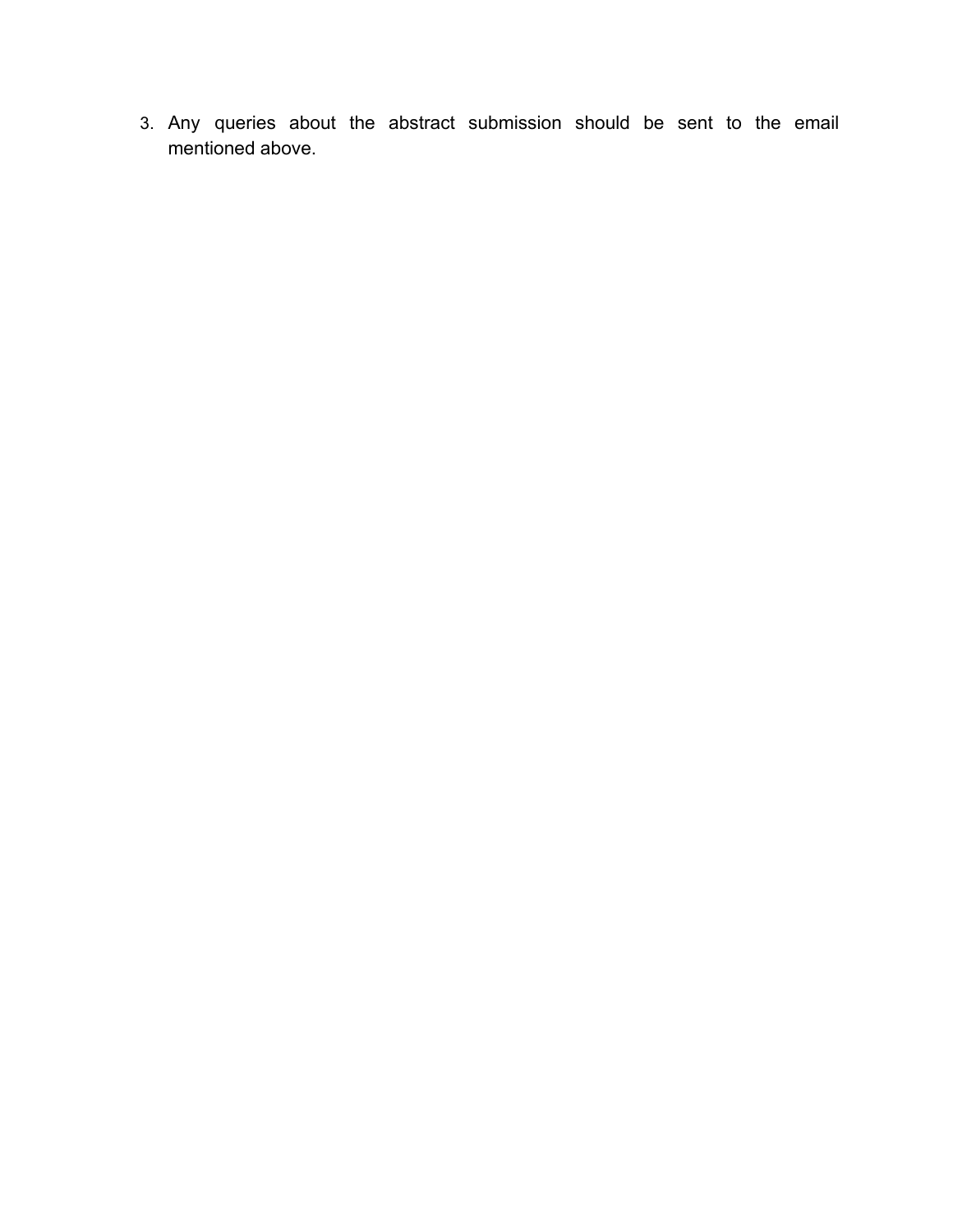#### **GUIDELINES FOR PHOTOGRAPHY COMPETITION**

- 1. Each entry must be related to the NDSSC 2020 (Special Edition) theme "Embracing New Dental Era"
- 2. Registration for NDSSC 2020 (Special Edition) is a prerequisite for participating in the competition.
- 3. There is no limitation of the number of participants from each institution.
- 4. The maximum entries per participant is three (3).
- 5. The deadline for the e-photography submission is **12th October 2020, 5pm.**
- 6. All entries must be submitted online to [ndsscphotography.mdsa@gmail.com](mailto:ndsscphotography.mdsa@gmail.com). An acknowledgement email will be sent to the participant(s) as soon as the NDSSC 2020 (Special Edition) Organizer verifies the entry.
- 7. Each entry must be submitted with the name of the participant, the institution and a caption which is not longer than 20 words.
- 8. Submitted photographs must be in JPEG format, with high quality and resolution (minimum 1 MB in size).
- 9. There must be **NO WATERMARKS, COPYRIGHT MARKS OR ANY TEXT/GRAPHIC** on the photographs.
- 10.The copyright of all photographs submitted to the NDSSC 2020 (Special Edition) Organizer **WILL REMAIN WITH THE PARTICIPANT** who will be given due credit.
- 11.The participant is responsible to secure permission from all persons featured in the photograph(s); and in the case of minors below 18 years of age, the permission of their parent(s)/guardian(s).
- 12.The **THREE (3)** best photographs with creative captions will be selected as the winners.
- 13.The NDSSC 2020 (Special Edition) Organizer reserves the right to ask for the original/RAW file and to disqualify any participant whose entry breaches any of the rules and regulations.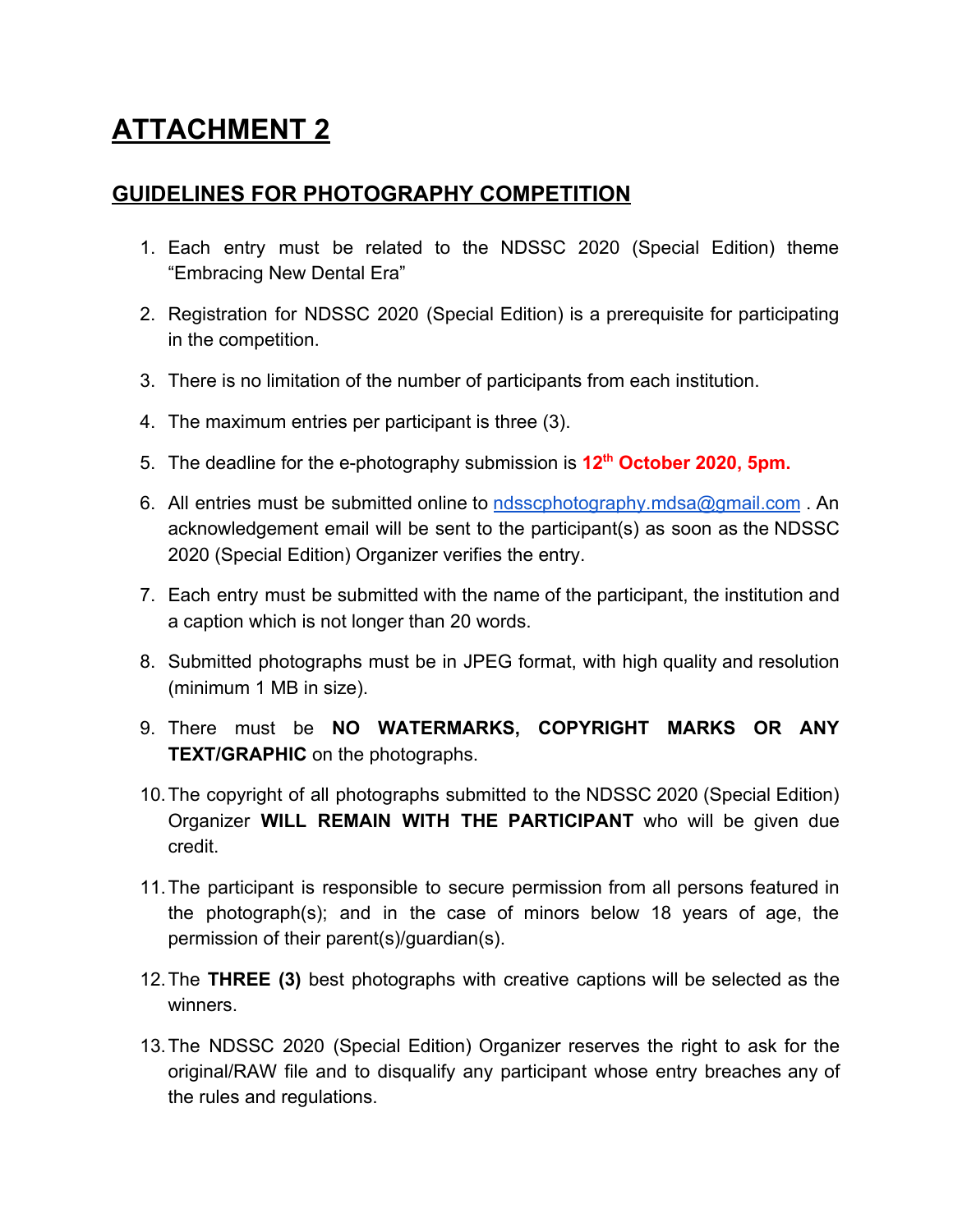#### **GUIDELINES FOR ABSTRACT SUBMISSION**

- 1. Abstracts must be in English and emailed as a Microsoft Word document.
- 2. Please submit all the abstracts to ndsscabstract mdsa@gmail.com.
- 3. The deadline for abstract submission is **22nd October 2020, 5.00pm.**
- 4. Font type and size:
	- Title: Calibri 12, Capital Letters, Bold
	- Authors: Calibri 11 (please use superscript numbers to match authors & institutions)
	- Abstract: Calibri 11
	- Subtitles: Calibri 11, Bold
	- Spacing: 1.15 spacing (there should be no spacing before or after paragraphs)
- 5. Abstracts should not exceed 300 words not including the title, author(s)' names, keywords and addresses.
- 6. The name(s) of the presenting author(s) must be underlined.
- 7. Please adhere to the following guidelines for abstracts.
	- Introduction
	- Objective
	- Methodology
	- Results
	- Conclusion & Recommendation
	- Keywords (If any)

Tables, charts, graphs or references should NOT be included in the abstract. If included, the Organizer reserves the right to delete them.

- 8. Conference registration is compulsory for all presenting authors.
- 9. Abstracts will be reviewed by the Deans of the respective universities.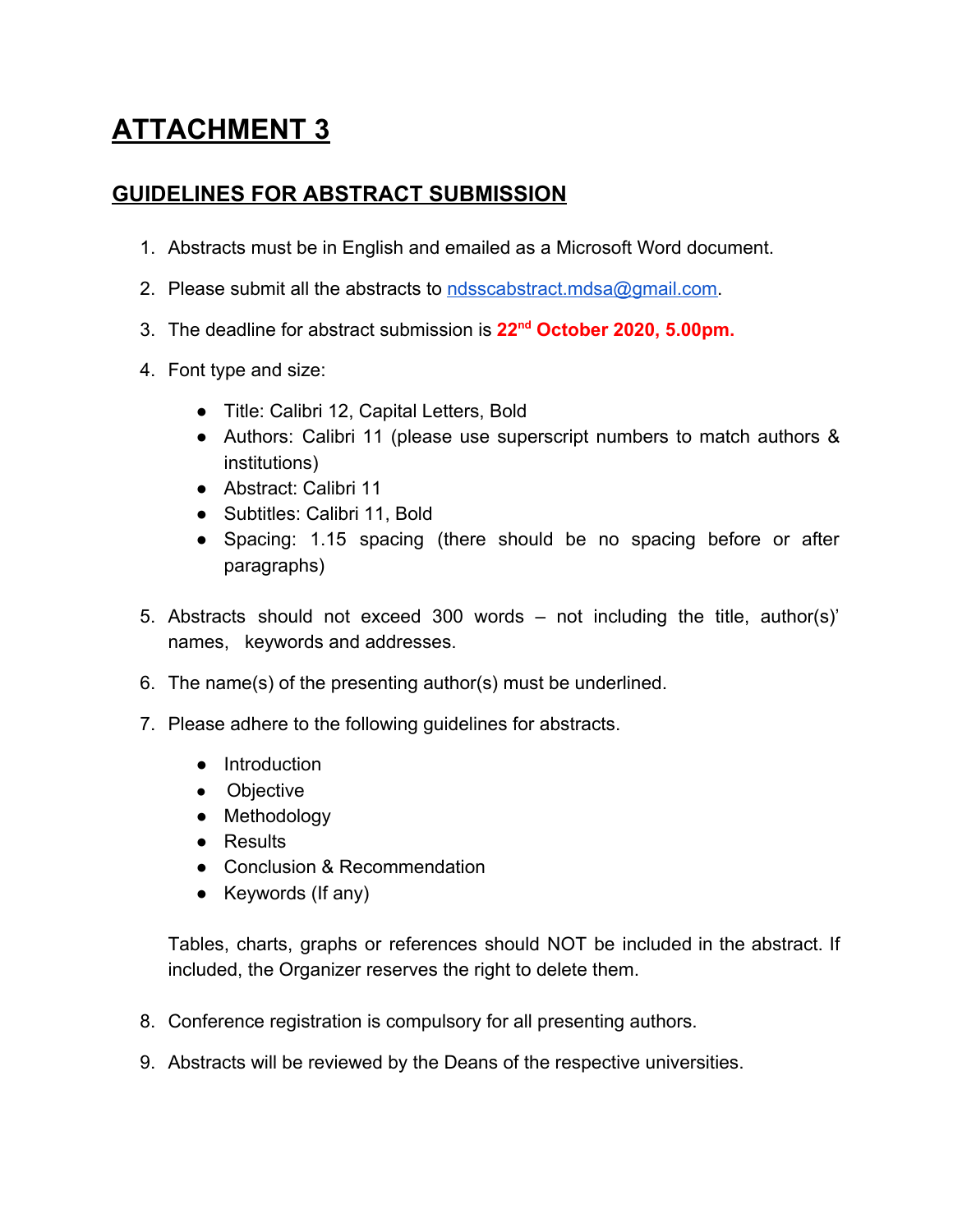- 10.Each oral presentation will be assigned a specific Abstract Number (Example : OP1, OP2, OP3 etc)
- 11.Certificates of participation will be issued to the presenting author(s) and other non-presenting co-authors.
- 12.Handwritten or faxed submissions will not be accepted.